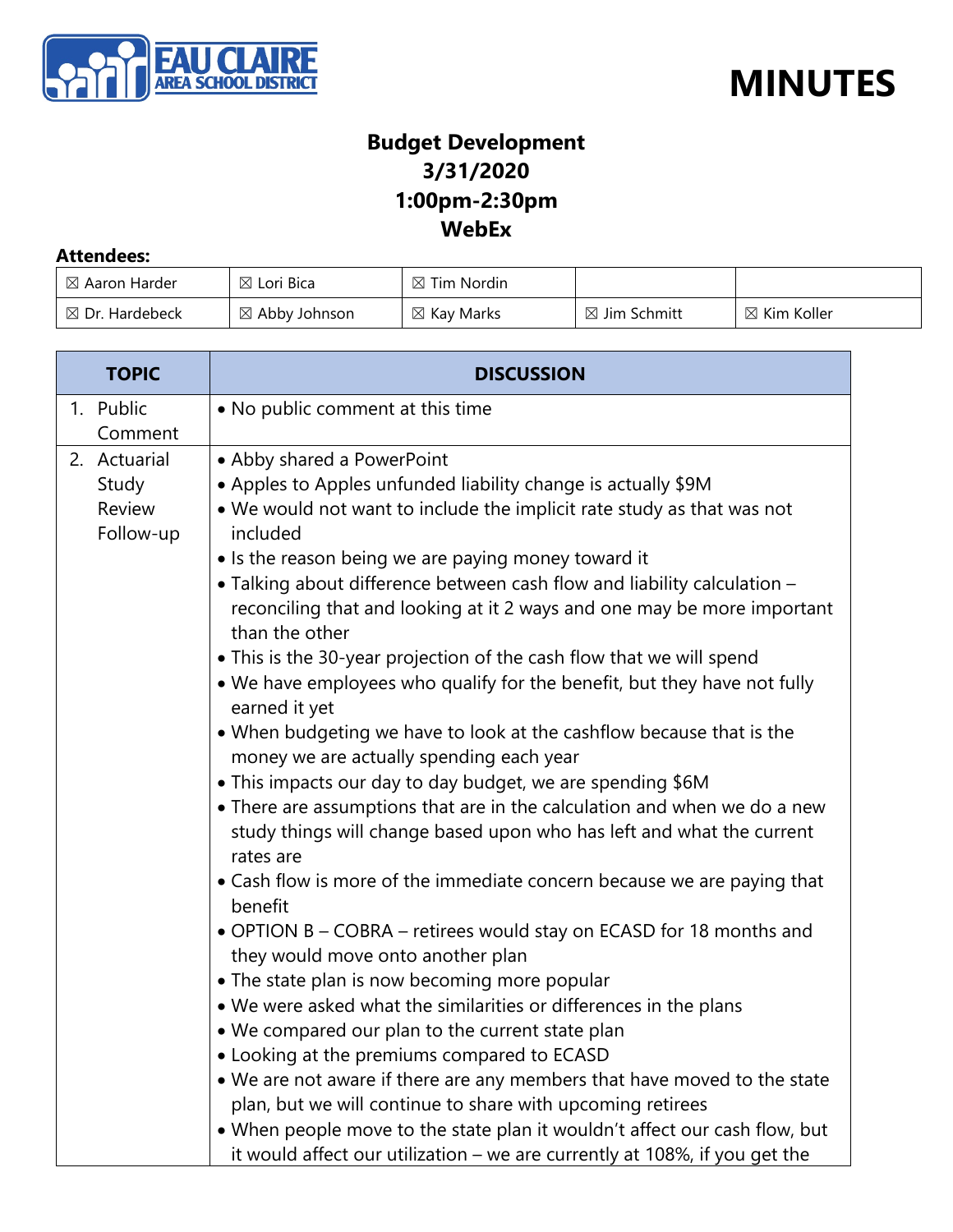### **MINUTES**

|                              | <b>EAU CLAIRE</b><br>AREA SCHOOL DISTRICT<br><b>MINUT</b>                                                                                                                                                                                                                                                                                                                                                                                                                                                                                                                                                                                                                                                                                                                                                                                                                                                                                                                                                                                                                                                                                                                                                                 |
|------------------------------|---------------------------------------------------------------------------------------------------------------------------------------------------------------------------------------------------------------------------------------------------------------------------------------------------------------------------------------------------------------------------------------------------------------------------------------------------------------------------------------------------------------------------------------------------------------------------------------------------------------------------------------------------------------------------------------------------------------------------------------------------------------------------------------------------------------------------------------------------------------------------------------------------------------------------------------------------------------------------------------------------------------------------------------------------------------------------------------------------------------------------------------------------------------------------------------------------------------------------|
|                              | retirees off the plan, you can potentially make an impact to the active plan<br>and what the renewal rates will look like<br>• ETF plans seem to be comparable; the premiums are a little more<br>expensive, but the coverage seems comparable<br>• Can we see and ABC example case, older people are leaving our plan,<br>don't want to put extra burden on employees<br>• Person A healthy, B high utilization, C average employee in a year<br>• Benefits seem to be better, but it is a higher fee up front<br>• These plans do offer most providers that we are currently using<br>. Why can't the district use this insurance? We do not think we can because<br>it is specifically a state retiree plan - something new for state retirees<br>• The increased premium does not seem like much of a concern when you<br>have a better plan<br>. We would be anticipating utilization usage, but how can we quantify that?<br>• Making retirees aware of these options - staff education - then Board<br>question do they want to insist on this?<br>. We did start sharing with staff last spring and will continue to share going<br>forward<br>• Does Budget Development want to consider the 3% cap? Bringing it |
| 3. Referendum                | forward could mean getting some information from Holistic - asking<br>about B as well<br>• There are 4 types of questions that the School Board could choose from                                                                                                                                                                                                                                                                                                                                                                                                                                                                                                                                                                                                                                                                                                                                                                                                                                                                                                                                                                                                                                                         |
| <b>Discussion</b><br>for BDC | • Recurring operational, Non-recurring operational, non-recurring<br>operational with debt service, debt<br>• Recurring – if voters pass, means that it is going on and on forever you<br>don't have to go back the public<br>• The Board would provide dollars and information that would be included<br>in the capital                                                                                                                                                                                                                                                                                                                                                                                                                                                                                                                                                                                                                                                                                                                                                                                                                                                                                                  |
|                              | • It could be revoked at some point in the future If the Board/District<br>decided they didn't need anymorethey could do less if they wanted-<br>they could always levy up to that amount<br>• Used to be more common because you could levy forever<br>• Seems like more are moving to non-recurring because things could<br>change with state funding<br>• If you are always needing to go into the Fund Balance with a specific<br>amount you may want to make sure you are able to cover that                                                                                                                                                                                                                                                                                                                                                                                                                                                                                                                                                                                                                                                                                                                         |
|                              | • Because of the funding formula, is it time to ask for a more permanent<br>solution?<br>• This does not give us flexibility to build onto another school?<br>• Could have multiple questions - structural long term or more modest<br>• As this unfolds and the emergency funding goes into other things for the<br>pandemic - money that was potentially ear marked for education could<br>possibly be gone                                                                                                                                                                                                                                                                                                                                                                                                                                                                                                                                                                                                                                                                                                                                                                                                             |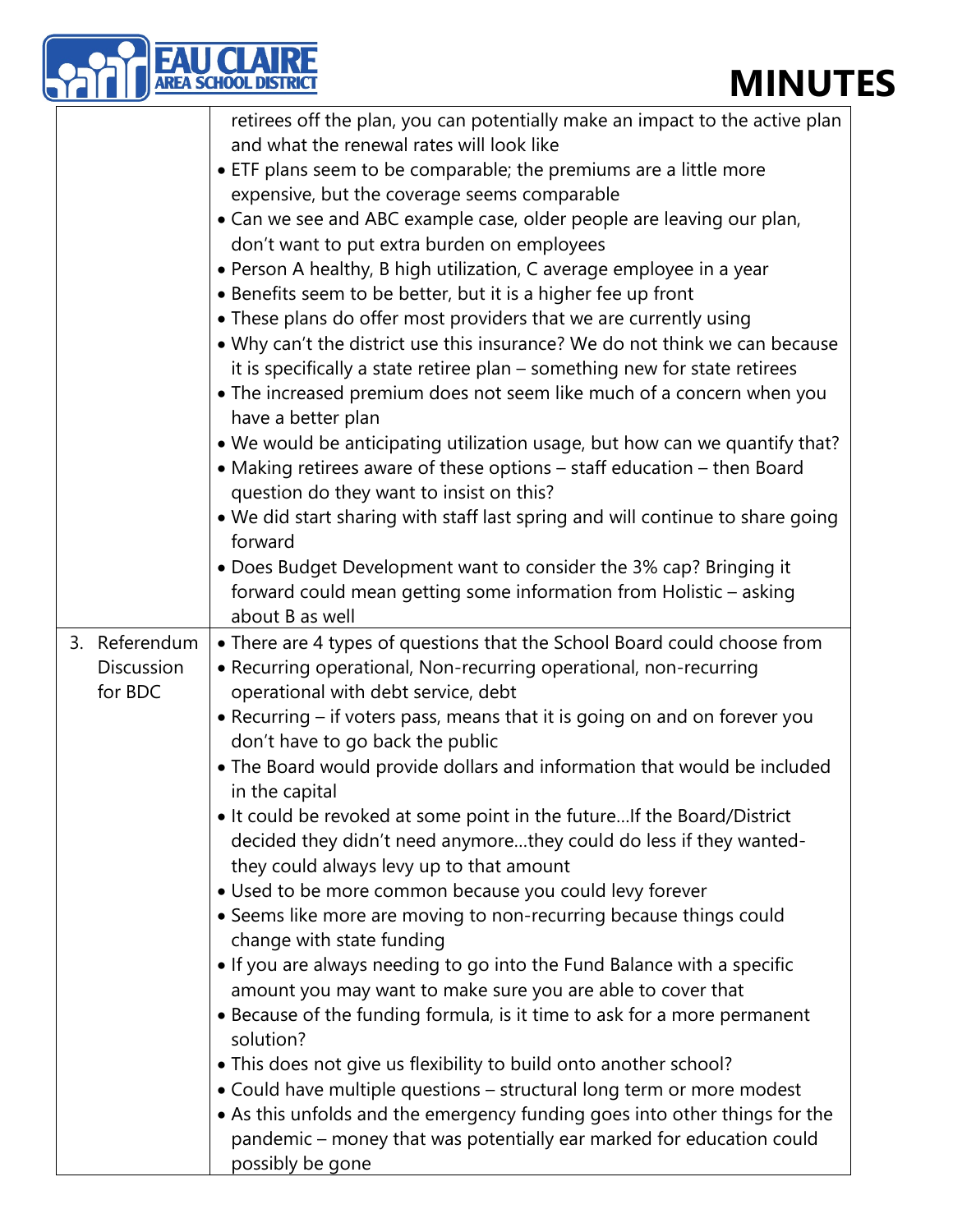## **MINUTES**

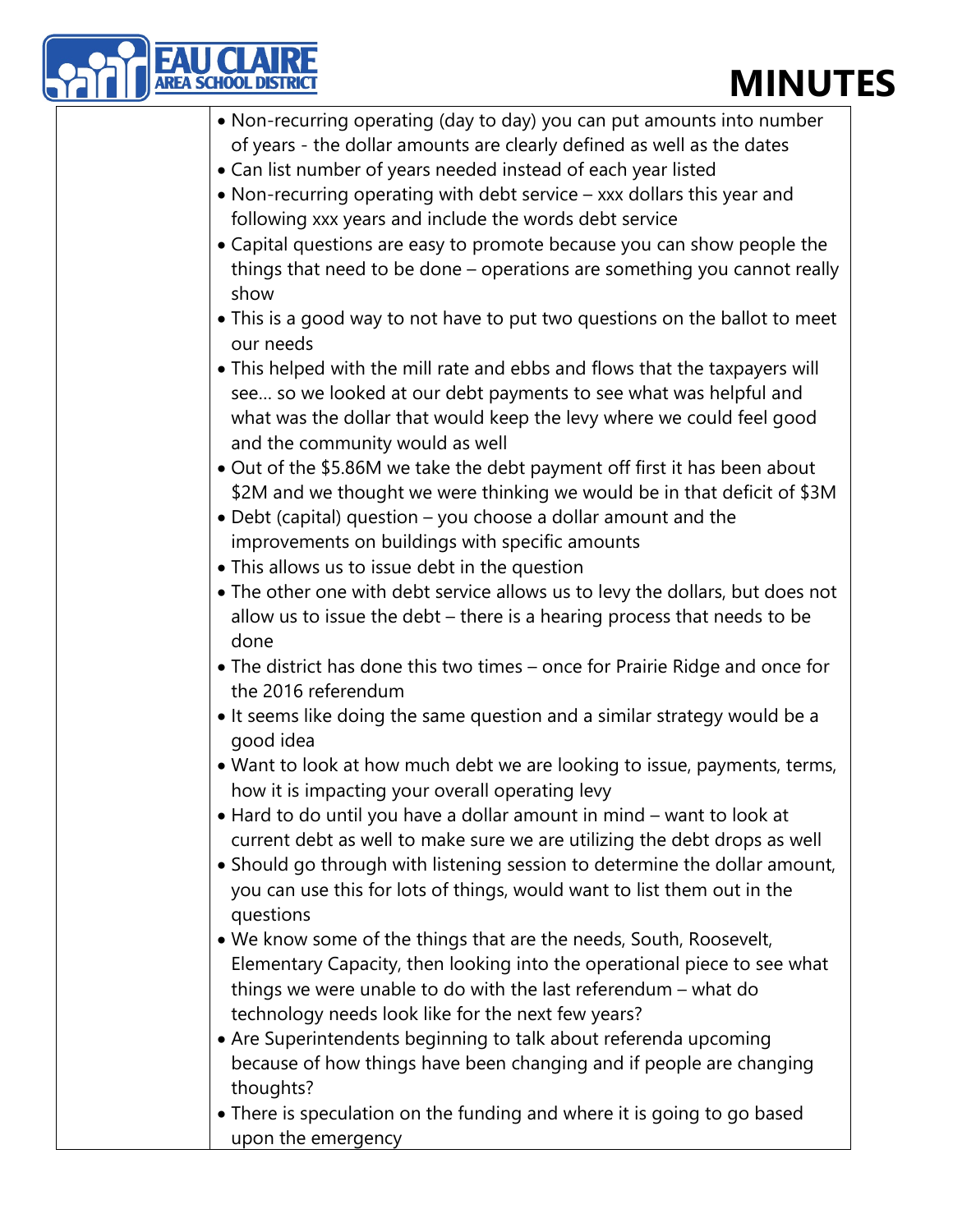# **MINUTES**

| <b>MINUT</b>                                                                                                                                                                                           |
|--------------------------------------------------------------------------------------------------------------------------------------------------------------------------------------------------------|
| • How will the stimulus package change things now and does it change<br>them down the road?                                                                                                            |
| • Will need to do a survey to gauge tolerance for a mill rate change. How<br>does this feel/ impact the community? This is very unknown, and we will<br>have to wait to see                            |
| • Approaching the listening sessions with sensitivity is important and now it<br>is difficult to see how that will play out. Wondering if people are putting<br>their plans on hold?                   |
| . How will listening session play out going forward? We have been<br>brainstorming on how to connect with staff and community have been<br>thinking about a survey, but not sure where we have landed  |
| • There are so many different ways to look at the information – operational<br>seems like in the past it was for targeted class size                                                                   |
| • After we developed the list, we did do a formal community survey and<br>hired an outside firm and they surveyed different types of people and<br>what they would support or what they would tolerate |
| • Sample trial and error with different types of questions listed in the<br>different ways                                                                                                             |
| • Recommendation was not to go over \$0.90 in the mill rate, School Board<br>decided on \$0.95                                                                                                         |
| • Also talked about pressure on the increment piece in the budget backlog<br>• Are there any particular topics that you think should be addressed in the<br>survey?                                    |
| • Increments, what is the right class size?                                                                                                                                                            |
| . One general tone community as they see priorities or danger zones in the<br>budget                                                                                                                   |
| • Is there any reframing that we need to do and to be sensitive with<br>people's personal financing?                                                                                                   |
| • The conversation is out there, but how we approach the discussion and<br>sense of urgency and the board can show some empathy with the<br>community                                                  |
| • All listening sessions have been cancelled and we will take the<br>temperature of the community in a short survey                                                                                    |
| • How depends on what and how much?                                                                                                                                                                    |
| • The timeline stays the same, but the way you are carrying it out                                                                                                                                     |
| differently/virtually                                                                                                                                                                                  |
| • Will be talking at next meeting with full board about where we were                                                                                                                                  |
| where we are and where we want to go.                                                                                                                                                                  |
| • Survey will hope to be out the end of April                                                                                                                                                          |
| • Are there any samples around? Hoping for about 10 questions and<br>focusing on what we have been talking about in Eau Claire                                                                         |
| · PUBLIC COMMENT                                                                                                                                                                                       |